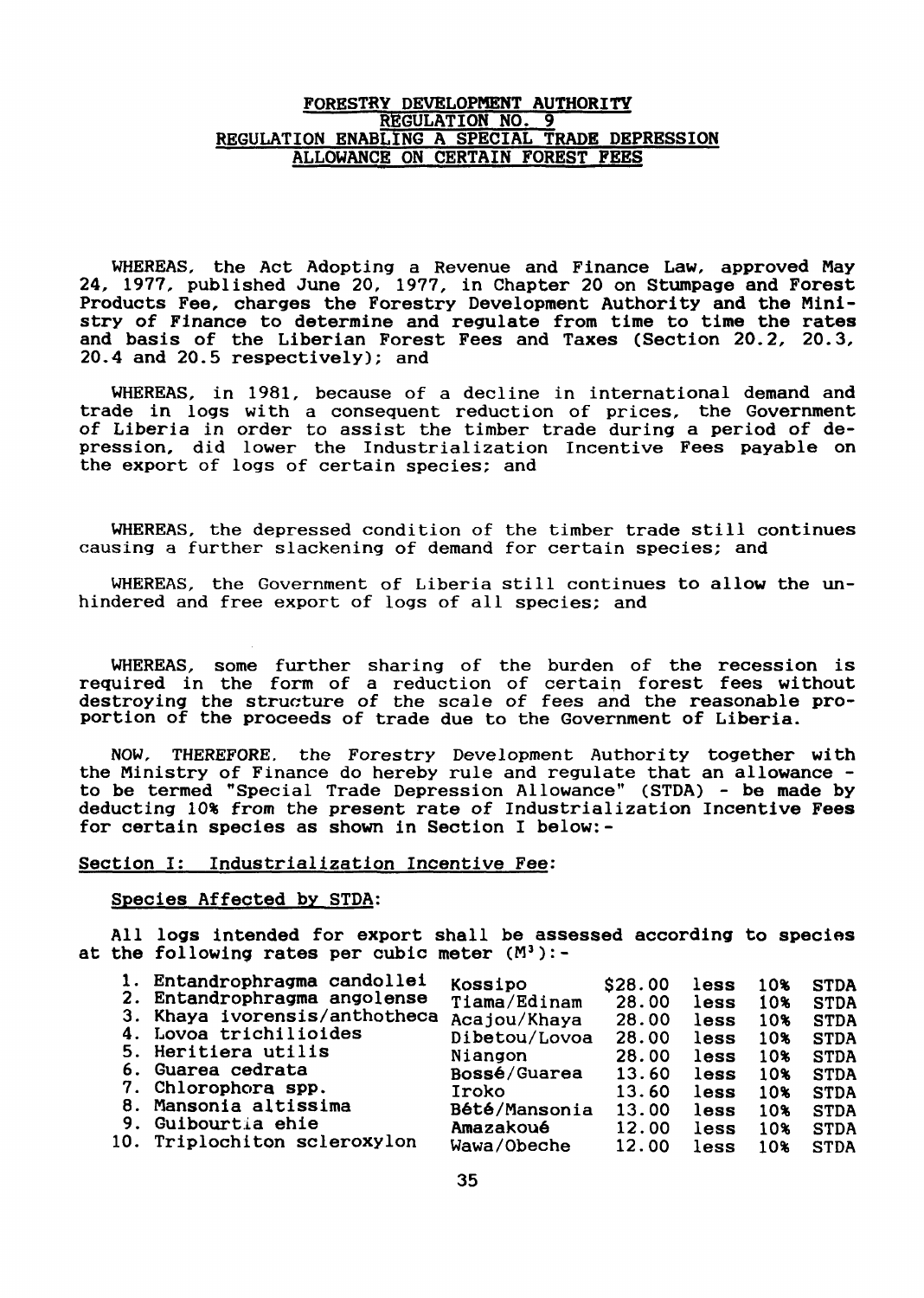|     | 11. Terminalia ivorensis        | Framiré       | S <sub>12.00</sub> | less 10%      | <b>STDA</b>  |
|-----|---------------------------------|---------------|--------------------|---------------|--------------|
| 12. | Aningeria robusta               | Aningeria     | 12.00              | less 10%      | <b>STDA</b>  |
|     | 13. Terminalia superba          | Fraké         | 4.00               | $l$ ess $10%$ | <b>STDA</b>  |
| 14. | Erythrophleum spp.              | Tali          | 4.00               | less 10%      | <b>STDA</b>  |
|     | 15. Nesogordonia papaverifera   | Danta/Kotibé  | 4.00               | less 10%      | <b>STDA</b>  |
|     | 16. Brachystegia leonensis      | Naga          | 3.00               | $less 10\%$   | <b>SSTDA</b> |
| 17. | Pyonathus angolensis            | Illomba       | 3.00               | less 10%      | <b>STDA</b>  |
|     | 18. Afzelia spp.                | Doussié       | 3.00               | less 10%      | <b>STDA</b>  |
|     | 19. Tetraberlinia tubmaniana    | Sikon         | 3.00               | less 10%      | <b>STDA</b>  |
|     | 20. Distemonanthus benthemianus | Movingui      | 3.00               | less 10%      | <b>STDA</b>  |
|     | 21. Pterygota macrocarpa        | Koto          | 3.00               | less 10%      | <b>STDA</b>  |
| 22. | Nauclea spp.                    | Kusia/Bilinga | 3.00               | less 10%      | <b>STDA</b>  |
| 23. | Canarium schweinfurthii         | Aiélé         | 3.00               | less 10%      | <b>STDA</b>  |
| 24. | Lophira alata                   | Azobé/Ekki    | 2.00               | less 10%      | <b>STDA</b>  |
|     | 25. All species other than      |               |                    |               |              |
|     | given in Section 2 below        |               | 2.00               | $less$ $10%$  | <b>STDA</b>  |
|     |                                 |               |                    |               |              |

Section 2 Industrialization Incentive Fee:

Species Not Affected by STDA:

All logs of the following species that are intended for export shall be assessed at the following rate per cubic meter  $(M^3)$ :-

|                                 |        | $Rate/M^3$ |
|---------------------------------|--------|------------|
| 1. Entandrophragma utile        | Sipo   | \$75.00    |
| 2. Tieghemella heckelii         | Makore | 32.00      |
| 3. Entandrophragma cyclindricum | Sapele | 28.00      |

Section 3. Severance Fee:

- 1. All trees cut for commercial purposes on all lands within the Republic of Liberia shall be assessed at \$1.50 per cubic meter of Full Tree Length irrespective of grade and intended use.
- 2. Full Tree Length is the log after Felling, Topping, removal of Defects, if any, but before any Cross-cutting, with Felling, Toppint and Defects as prescribed by FDA's Forest Management Rules and Regulations from time to time.

Section 4. Forest Product Fee:

- 1. The wood products defined herebelow intended for export shall be assessed according to species at the following rates per M<sup>3</sup>
- 2. Sawn T & T (Sawn Through and Through) including:-
	- (a) <sup>A</sup> log which is sawn through and through without the individual lumber having been further processed but which is unbundled to its original round log form (Boule); and
	- (b) The individual lumber of a log sawn through and through without the lumber having been further processed.
- 3. Square Edged on Four Sides (Undressed in the Rough) is lumber with four sides square edged but not planed.
- 4. Square Edged Dressed Four Sides is lumber with four sides square edged and planed including mouldings but excluding veneer and plywood.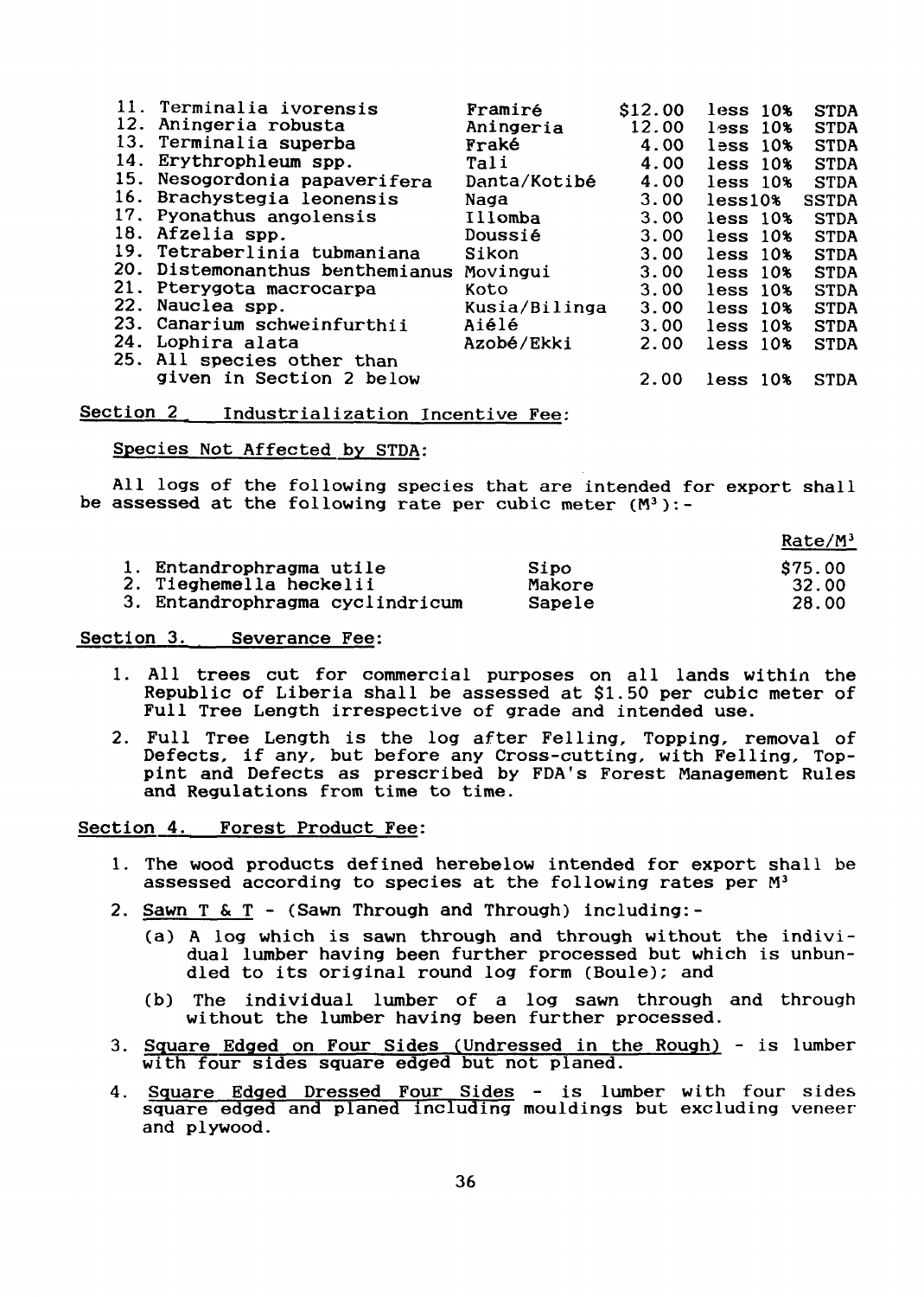|                                                                                                                                                             |                                                                                                                                                                                                                                                                                                                                                                                                                                                                                                                                                                                                                          |                                                                                                                                                                                                                                                                                                                                            | Sawn<br>T&T                                                                                                                                                                                                                                                                                                                                                                                                                               | Square<br><b>Edged Four Square</b><br>Sides<br>(Undressed Dressed<br>in the<br>Rough)                                                                                                                                                                                                                                                                                                                                                                                                                    | Edged<br>Four<br>Sides                                                                                                                                                                                                                                                                                                                                                                                                                                                                                                               |  |
|-------------------------------------------------------------------------------------------------------------------------------------------------------------|--------------------------------------------------------------------------------------------------------------------------------------------------------------------------------------------------------------------------------------------------------------------------------------------------------------------------------------------------------------------------------------------------------------------------------------------------------------------------------------------------------------------------------------------------------------------------------------------------------------------------|--------------------------------------------------------------------------------------------------------------------------------------------------------------------------------------------------------------------------------------------------------------------------------------------------------------------------------------------|-------------------------------------------------------------------------------------------------------------------------------------------------------------------------------------------------------------------------------------------------------------------------------------------------------------------------------------------------------------------------------------------------------------------------------------------|----------------------------------------------------------------------------------------------------------------------------------------------------------------------------------------------------------------------------------------------------------------------------------------------------------------------------------------------------------------------------------------------------------------------------------------------------------------------------------------------------------|--------------------------------------------------------------------------------------------------------------------------------------------------------------------------------------------------------------------------------------------------------------------------------------------------------------------------------------------------------------------------------------------------------------------------------------------------------------------------------------------------------------------------------------|--|
|                                                                                                                                                             |                                                                                                                                                                                                                                                                                                                                                                                                                                                                                                                                                                                                                          |                                                                                                                                                                                                                                                                                                                                            | $\mathsf{S}$                                                                                                                                                                                                                                                                                                                                                                                                                              | $\mathsf{\hat{S}}$                                                                                                                                                                                                                                                                                                                                                                                                                                                                                       | \$                                                                                                                                                                                                                                                                                                                                                                                                                                                                                                                                   |  |
| 1.<br>2.<br>3.<br>4.<br>5.<br>6.<br>7.<br>8.<br>9.<br>10.<br>11.<br>12.<br>13.<br>14.<br>15.<br>16.<br>17.<br>18.<br>19.<br>20.<br>21.<br>22.<br>25.<br>26. | Entandrophragma utile<br>Tieghemelia heckelii*<br>Entandrophragma cylind*<br>Entandrophragma cand.*<br>Entandrophragma ang.*<br>Khaya spp.*<br>Heritiera utilie*<br>Lovoa trichilioides*<br>Guarea cedrata*<br>Chlorophora spp.*<br>Mansonia altissima*<br>Guibourtia ehie*<br>Triplochiton scler*<br>Terminalia ivor.*<br>Aningeria robusta<br>Terminalia superba<br>Erythrophleum spp.<br>Nesogordonia papaverifera<br>Brachystegia leonensis<br>Pycnanthus angelensis<br>Afzelia spp.<br>Tetraberlinia tubmaniana<br>23. Distemonanthus benth.<br>24. Pterygota macrocarpa<br>Nauclea spp.<br>Canarium schweinfruthii | Sipo/Utile<br>Makore<br>Sapele<br>Kosipo<br>Tiama/Edinam<br>Acajou/Khaya<br>Niangon<br>Dibetou/Lovoa $22/m^3$<br>Bossé/Guarea<br>Iroko<br>Bété/Mansonia $10/m^3$<br>Amazakoué<br>Wawa/Obeche<br>Framiré<br>Aningeria<br>Fraké<br>Tali<br>Danta/Kotibé<br>Naga<br>Illomba<br>Doussié<br>Sikon<br>Movingui<br>Koto<br>Kusia/Bilinga<br>Aiélé | $60/m^3$<br>$27$ /m <sup>3</sup><br>24/m <sup>3</sup><br>$22/m^3$<br>$22/m^3$<br>$22/m^3$<br>$22/m^3$<br>$10/m^3$<br>$10/m^3$<br>9/m <sup>3</sup><br>9/m <sup>3</sup><br>9/m <sup>3</sup><br>3/m <sup>3</sup><br>3/m <sup>3</sup><br>3/m <sup>3</sup><br>3/m <sup>3</sup><br>2/m <sup>3</sup><br>2/m <sup>3</sup><br>2/m <sup>3</sup><br>2/m <sup>3</sup><br>2/m <sup>3</sup><br>2/m <sup>3</sup><br>2/m <sup>3</sup><br>2/m <sup>3</sup> | $15/m^3$<br>$10/m^3$<br>$10/m^3$<br>$10/m^3$<br>$10/m^3$<br>$10/m^3$<br>$10/m^3$<br>$10/m^3$<br>5/m <sup>3</sup><br>5/m <sup>3</sup><br>5/m <sup>3</sup><br>5/m <sup>3</sup><br>5/m <sup>3</sup><br>5/m <sup>3</sup><br>2.50/m <sup>3</sup><br>2.50/m <sup>3</sup><br>2.50/m <sup>3</sup><br>2.50/m <sup>3</sup><br>1.50/m <sup>3</sup><br>1.50/m <sup>3</sup><br>1.50/m <sup>3</sup><br>1.50/m <sup>3</sup><br>1.50/m <sup>3</sup><br>1.50/m <sup>3</sup><br>1.50/m <sup>3</sup><br>1.50/m <sup>3</sup> | 2/m <sup>3</sup><br>2/m <sup>3</sup><br>2/m <sup>3</sup><br>2/m <sup>3</sup><br>2/m <sup>3</sup><br>2/m <sup>3</sup><br>2/m <sup>3</sup><br>2/m <sup>3</sup><br>1/m <sup>3</sup><br>1/m <sup>3</sup><br>1/m <sup>3</sup><br>1/m <sup>3</sup><br>1/m <sup>3</sup><br>1/m <sup>3</sup><br>1/m <sup>3</sup><br>1/m <sup>3</sup><br>1/m <sup>3</sup><br>1/m <sup>3</sup><br>1/m <sup>3</sup><br>1/m <sup>3</sup><br>1/m <sup>3</sup><br>1/m <sup>3</sup><br>1/m <sup>3</sup><br>1/m <sup>3</sup><br>1/m <sup>3</sup><br>1/m <sup>3</sup> |  |
| 27.<br>28.                                                                                                                                                  | Lophira alata**<br>All other species                                                                                                                                                                                                                                                                                                                                                                                                                                                                                                                                                                                     | Azobé/Ekki<br>N.A.                                                                                                                                                                                                                                                                                                                         | 1.50/m <sup>3</sup>                                                                                                                                                                                                                                                                                                                                                                                                                       | 1.50/m <sup>3</sup>                                                                                                                                                                                                                                                                                                                                                                                                                                                                                      | 1/m <sup>3</sup>                                                                                                                                                                                                                                                                                                                                                                                                                                                                                                                     |  |

# NOTE:

- \*The fees on Sawn T&T for these species have been adjusted to prevent any anomalies which would arise because of the decrease in the Industrialization Incentive Fees on logs of the same species.
- \*\*Special Incentive to encourage further processing of this extraordinarily hard species.

## Section 5. Reforestation Fee:

- 1. All trees cut for commercial purposes on all lands within the Republ ic of Liberia shall be assessed at \$3.00 per cubic meter  $(M^3)$  of Full Tree Length.
- 2. Full Tree Length is the log after Felling, Topping and removal of Defects, if any, but before any cross-cutting, with Felling, Topping and Defects as prescribed by FDA's Forest Management Rules and Regulations from time to time.

## Section 6. Discontinuance or Amendment:

The STDA will be reviewed quarterly by study and scrutiny of the state of the timber trade and is subject to discontinuance, alteration